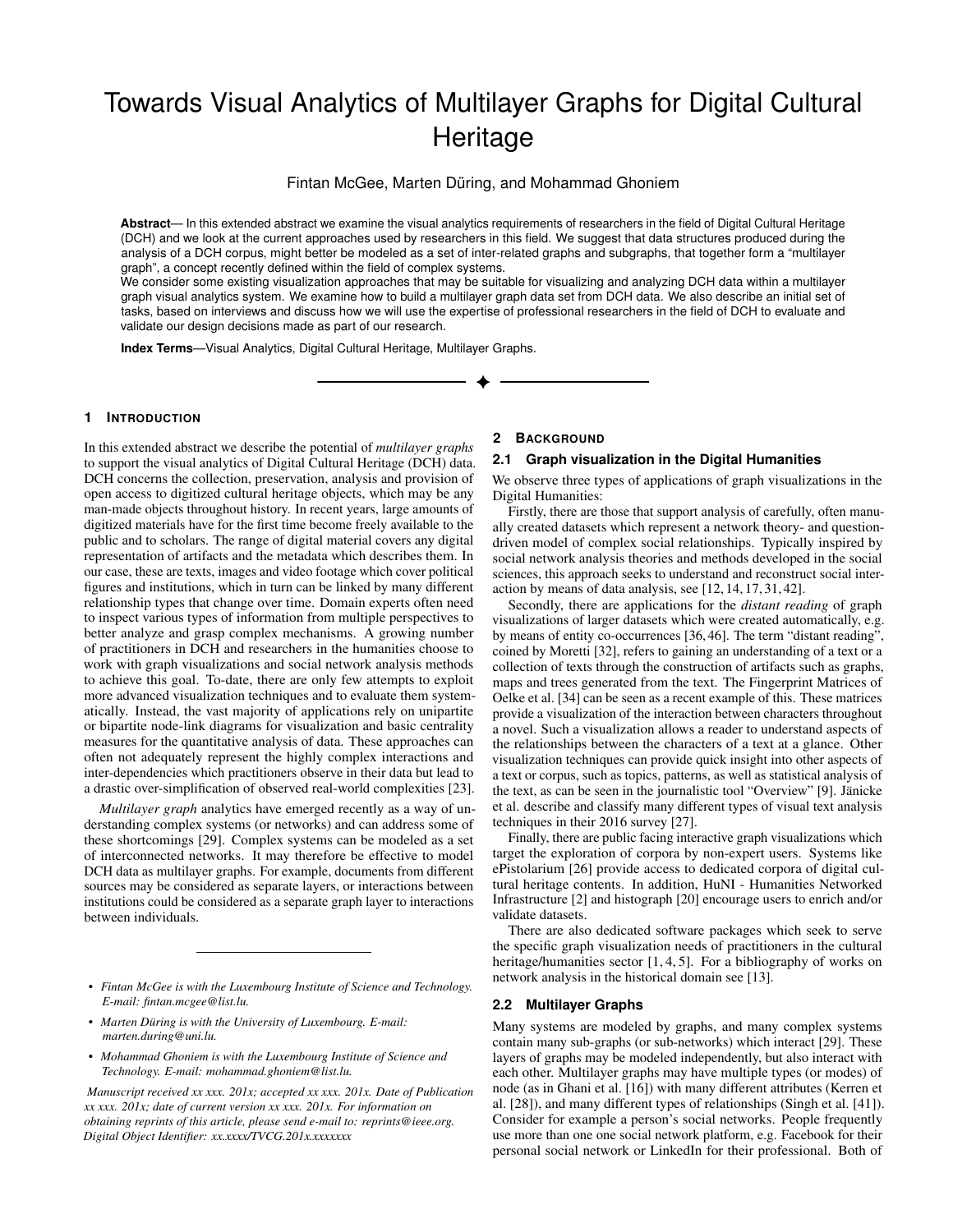these networks can be considered independent graphs, however they can also be considered as layers in a multilayer graph. The graphs interact as some people may be present in both layers. A significant change in one network may also correlate with or cause changes in another. For example, a change of employer may cause immediate change in the professional network graph and a slower more gradual change in the personal social network. While multilayer graphs are only a recent formal concept [\[29\]](#page-3-1), many aspects of multilayer graphs have existed for some time. Graphs with many or all of the characteristics of multilayer graphs have been called heterogeneous, multi-edge , multi-modal etc. Kivelä et al. [\[29\]](#page-3-1) describe multilayer graphs in detail and also provide a comprehensive list of synonyms and related terms. The name "multilayer graph" is itself an attempt to unify nomenclature. Within graph visual analytics, graph metrics, such as clustering coefficient or degree, betweenness, or eigenvector centralities, are often used to help better understand graph structure and as an input to improve visualization. Multilayer graph analytics offers similar analytics capabilities [\[7,](#page-3-22) [29\]](#page-3-1), while also taking into account the multilayer nature of the data.

#### 2.2.1 Multilayer Graph Visualization

Many existing graph techniques have been developed that have potential for visualizing DCH data as part of a multilayer graph visualization system, which goes beyond the status quo in DCH. Ghani et al. [\[16\]](#page-3-19) in their visualization of multi-modal data (where graph nodes can be of different types, of "modes") adopt a list-based approach. Nodes are listed in vertical columns with edges only being drawn between adjacent columns, an approach that is visually similar to parallel coordinates. However, this interesting approach is effective only where there are limited types of relationships between node types, as edges do not connect nodes in columns that are not adjacent in the visualization.

Many existing attempts at visualizing multilayer networks adopt an approach that utilizes 3D [\[11,](#page-3-23) [15\]](#page-3-24), such as placing layers on different planes in 3D space. However three dimensional visualizations of graph data have only ever been empirically shown to be effective when using stereoscopic displays [\[18](#page-3-25)[,47\]](#page-4-1), and it is questionable whether the benefits offered outweigh the negative aspects of stereoscopic 3D (such as the dependency on extra hardware and user acceptance).

It may also be possible to adapt some existing hierarchical visualizations for use with multilayer graphs. For example, Stasko and Zhang [\[43\]](#page-4-2) use radial layouts for the hierarchical visualizations, and such a visualization may easily be adapted replacing hierarchical levels with different layers of the multilayer graph. Hybrid graph visualizations [\[21\]](#page-3-26) are those which combine both node-link and matrix visualization to visualize graph data. These types of visualization have previously been used for hierarchical data [\[37\]](#page-3-27), and may provide an interesting avenue for visualizing multilayer data.

Multilayer graphs may also contain multiple types of edges (i.e. they are multi-relational). Edges are frequently a source of clutter and edge bundling techniques, such as [\[24,](#page-3-28) [25\]](#page-3-29), reduce clutter by routing the edges in bundles of curves. Routing of edges, particularly if there are multiple types of edge, in a multilayer graphs may prove challenging. Initial attempts have been made to bundle edges in multi-relational graphs [\[8\]](#page-3-30). However, there is still much scope for research in edge routing for multilayer graph data.

There are many established techniques for interacting with graph data [\[22\]](#page-3-31), and interacting with multilayer data raises some questions not seen with single layer graphs. For example, if a user selects data in one layer, how should the relationships between the data in the selection and data in other layers be conveyed. Previous work by Shneiderman and Aris [\[40\]](#page-3-32) examines citations between law judgments at the circuit and supreme court levels in the United States. Edges within the levels and between them are shown on demand using an interactive filter. Other approaches such as edge filtering lenses and fisheye distortions [\[45\]](#page-4-3) may also be suitable for multilayer graph visualization, but may need adaptation to be useful when visualizing multiple layers. A key question around interaction is in the area of graph layout, specifically: if the layout of one layer is altered how does this affect the layout of related layers? This question is best investigated by focusing on the tasks of end users, as the goal of a good layout is to facilitate the users at a specific task.

#### **2.3 Digital Cultural Heritage Use Case**

We work with data derived from documents on the European integration since 1945 collected by CVCE, Centre Virtuel de la Connaissance sur l'Europe), a former research and documentation center which in 2016 was integrated into the University of Luxembourg [\[10\]](#page-3-33). CVCE was dedicated to a deeper understanding of the European integration process from a historical, legal, political and economic perspective. To achieve this mission, CVCE created a collection of 30,000 digitized objects, 20,000 of which were organized in 29 thematic corpora such as "Historical events in the European integration process (1945-2009)", and "The end of the European colonies". The documents differ significantly in nature: Among them are newspaper articles, diplomatic notes, personal memoirs, audio interview transcripts, cartoons and photos with descriptive captions. They were collected with the goal of complementing each other and highlighting different aspects, not as a homogeneous dataset. Topics were organized hierarchically in distinct levels. Each level contains a list of documents, which are associated to it. In total there are 13,000 text documents, 4,000 photos, 1,800 videos, an authority list with 800 personalities and institutions, 300 audio recordings, 300 tables, 150 biographies, 150 interview transcripts and 100 maps.

In order to create and update their corpora, researchers need to keep a good overview of the materials they have catalogued and how they relate to each other. Those who have worked with the documents for a long time can rely on their memory from previous projects and have an advantage over newer colleagues. At this stage however, researchers can only use a keyword search in their backend system or browse existing corpora to find specific documents.

#### **3 PROCESSING DCH DATA**

Given an input corpus of documents, one key issue is generating a data structure for analysis. Often there is expert guided manual curation of data, however there are also many different automated approaches. Here we discuss two of the most prominent ones, named-entity recognition and topic modeling.

## **3.1 Named Entity Recognition (NER)**

Entity co-occurrence in a text has long been the basis for the creation of graphs based on a text, e.g. Knuth's frequently used graph of character interactions from *"Les Miserables"* [\[30\]](#page-3-34). In this approach named entities are extracted using Named-Entity Recognition software such as [\[3,](#page-3-35) [44\]](#page-4-4). If entities occur within a specified distance from each other in the text (e.g. same sentence, paragraph, or chapter) an edge is created between them.

Graph structures based on these techniques not only convey character relationships, but also allow the graph metrics to be calculated to try and gain more insight, as done by [\[36\]](#page-3-7).

An example of the the creation and use of a co-occurrence graph which was created for the representation of CVCE data is histograph [\[48\]](#page-4-5), a tool for the graph-based exploration and crowd-based annotation of multimedia document collections. For text documents and document metadata, this tool compares the output of two systems for the annotation of named entities, TextRazor [\[44\]](#page-4-4) and YAGO [\[3\]](#page-3-35).

In a second step it considers annotations for multilingual versions of documents and compares them, e.g. annotations in a French version with those in the English version. This serves two purposes: Entities which have been detected in both versions indicate a higher validity of automatic annotations. Entities which have only been detected in one version may indicate false negatives: If for example the entity "Robert Schuman" was detected only in the French version it can still be added to the English. In addition, it relies on human annotations. These compensate for entities which have been missed by NER tools but also provide additional annotations which are hard to obtain automatically, namely the identification of persons in historical photographs. All annotations are then subject to validation and error correction by a crowd of users who vote on the best matching annotation. The graph is created using entity co-occurrences within a document.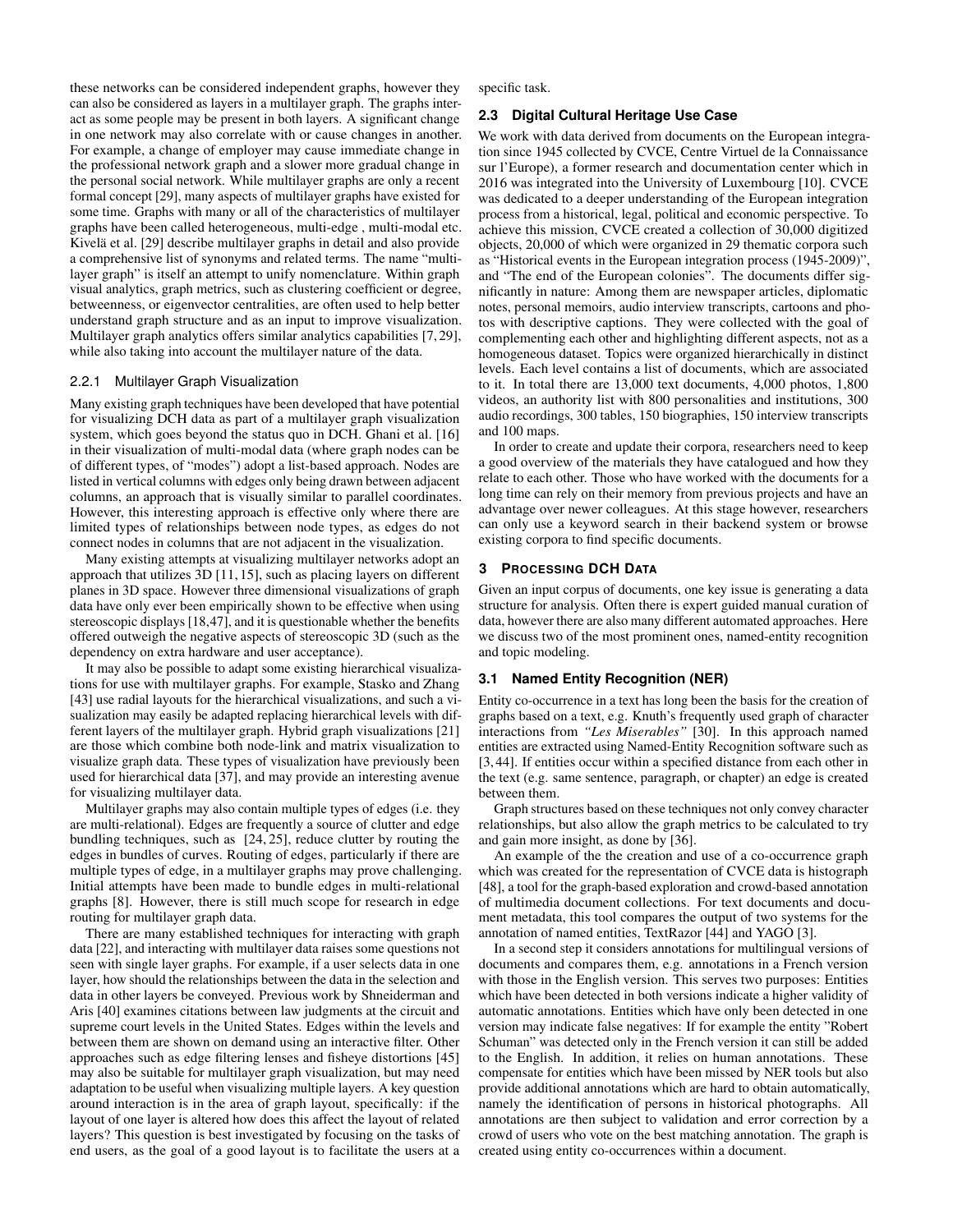

Fig. 1. Screenshot taken of histograph's graph exploration component [\[20\]](#page-3-14).

## **3.2 Topic Modeling Techniques**

Topic Modeling is one of the predominant text analysis tools. Techniques such as Term Frequency - Inverse Document Frequency (TF-IDF) [\[38\]](#page-3-36) and Latent Dirichlet Allocation (LDA) [\[6\]](#page-3-37) are used to analyze a corpus and extract the dominant topics to classify documents. Topic information can be utilized in visualizations used to explore a corpus as a means of visually organizing data, as done by [\[19\]](#page-3-38), for example.

#### **4 RESEARCH DIRECTIONS**

We will be researching the topic of visual analytics of multilayer graphs to support research in the field of Digital Cultural Heritage, as a part of the BLIZAAR project. The goal of the project is to develop visual analytics techniques for multilayer graphs, and one of the use cases is in the domain of DCH. As part of this project, researchers in visual analytics and digital humanities work together to help researchers maintain an overview of their corpora and to facilitate their exploration.

## **4.1 Addressing user requirements**

As a part of initial investigation into the needs of researchers in the field of DCH, we conducted interviews with some of the target researchers. The interviews were unstructured and informal, as the goal was to determine an initial set of tasks. More detailed interviews will be conducted at a later stage in the project. In these initial interviews we have identified three related, yet distinct tasks which are part of their workflow.

#### <span id="page-2-1"></span>4.1.1 Diversity and continuous coverage

Researchers need to be able to determine to which extent corpora adhere to internal quality standards. For example, for each entity (person, institution) researchers strive to strike a balance between different types of archives, different types of media (photo, text, video, etc.). Important entities need to be covered for the full time period of the respective subsection of the corpus. In order to evaluate corpora, researchers need to be able to 1) quickly assess whether these conditions have been met and 2) be made aware of the sections within the corpora where they have not. For example, there might be a gap in the continuous coverage of the activities of an entity, such as the European Central Bank for 2011. Such gaps are usually found by chance or following a specific search for them. Continuous coverage over time is entity-dependent: The European Central Bank was established in 1998, therefore a lack of references to it before this year does not constitute a gap.

## <span id="page-2-0"></span>4.1.2 Search by tag

Researchers would like to have several tags associated with each document and to be able to use combinations of them to search the corpus. Tags depend on the interests of a researcher, there can therefore not be a definitive or objective catalogue. In contrast to a faceted search, a tag-based approach should allow 1) the discovery of related entities and documents which would be missed by a known-item search and 2) provide a higher-level perspective on a corpus (and the history it represents) as opposed to a document/entity-focus. For example, a search for "Glasnost" should also consider relevant documents about "Mikhail Gorbachev" in the 1980s.

### <span id="page-2-2"></span>4.1.3 Exploration

To get a bird's eye perspective on the CVCE corpus, an interactive dynamic map of all entities, documents and their relations is needed. There is no one way to grasp and represent the complexity of these relations but several use cases are conceivable:

- identify (un)wanted gaps between them;
- understand where a new document, that is about to be added to the system, fits in this map and which gaps it closes;
- receive recommendations for other documents.

## **4.2 Characterization of Layers**

A key question in building a multilayer graph for DCH data is how to define the layers. The effectiveness of multilayer graph visualizations is in many ways related to the definition of layers. It also depends on how well the visualization supports the user at their specific task.

Entities extracted from DCH data contain many different types, e.g. people, institutions, national governments, and the parent documents themselves may have come from a range of sources (e.g., various national archives and libraries or private collections). Each of these entity types, in a suitable analytical context, may exist as a separate layer in a multilayer graph. Layers could also be custom defined, based on user tags, supporting the exploration requirement described in section [4.1.2.](#page-2-0)

Networks can be created based on personal correspondence between individuals as well as official correspondence, and each of these may be represented as a separate layer in a multilayer system. Co-occurrence networks of influential people in a text may also be created as one layer, while co-occurrence of influential people in photographs may be used as another. The classification of documents as describing different topics using topic modeling may also allow for the formation of layers based on topics. This sort of layer definitions, along with defining layers based on document source, may be useful for the diversity and coverage user requirement, described in section [4.1.1.](#page-2-1)

Time can also be used to define layers. The historical events that are described are usually associated with a specific time or time span. This can result in extracted data structures that change over time. These dynamic (or temporal) graphs can considered as a type of multilayer network [\[29\]](#page-3-1), with different time-slices representing different layers. Layers defined on a temporal basis, possibly along with layers defined by topic could support the exploration requirement described in section [4.1.3.](#page-2-2)

## **4.3 Evaluation**

The recent increase in popularity in visualization for digital humanities has led to many visualization systems and novel techniques for DH. Evaluation is a key part of the process in developing systems and techniques, that is unfortunately currently often overlooked [\[27\]](#page-3-11). Many modern visualization techniques papers provide an informal evaluation, in which domain experts are asked about their opinion of a technique. However to fully understand the effectiveness of a technique an empirical evaluation (including rigorous statistical analysis), is required, such as those described by Purchase [\[35\]](#page-3-39), and these are often lacking. In the case of systems with real-world users an empirical evaluation may not be practical due the high level nature of the users use of the tool, but if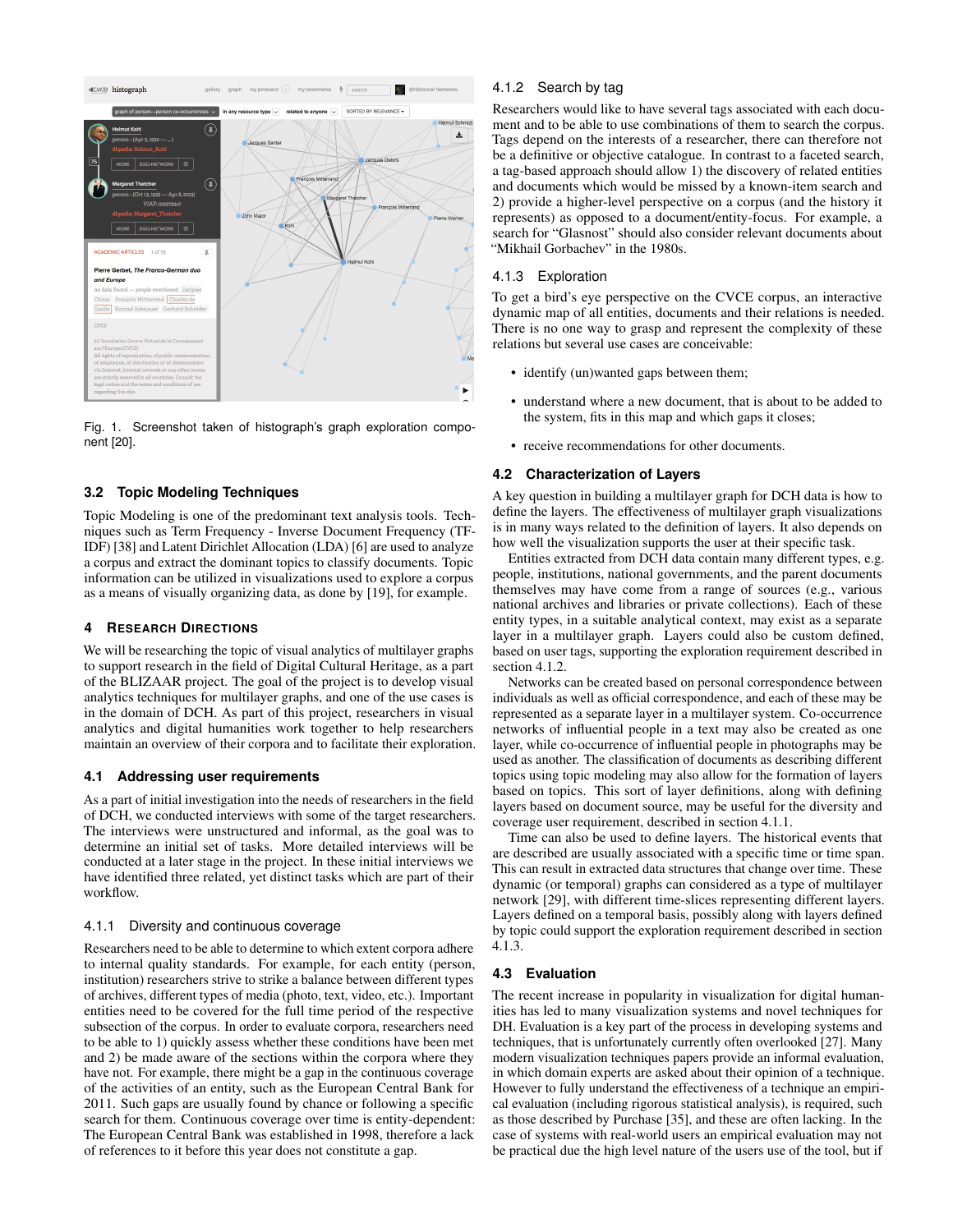a design model, such as [\[33\]](#page-3-40) and/or a design methodology such as [\[39\]](#page-3-41) is followed, it should be possible to get validation of the effectiveness of the designed system. The evaluation of the journalistic data mining tool "Overview" provides a good example [\[9\]](#page-3-10).

A key aspect of our research is access to real-world researchers to provide an input to our design as well as validation and evaluation of newly developed techniques. This will allow us to not only run empirical evaluation similar to those in [\[35\]](#page-3-39), it will allow us to get repeated design feedback and validation, as well as allowing a more long-term qualitative evaluation with end users.

### **5 CONCLUSIONS AND FUTURE WORK**

In this extended abstract we have presented the early stages of our work on the visual analytics of multilayer graphs to support research in the field of Digital Cultural Heritage. We have described the requirements of DCH researchers and how multilayer graph visual analytics may be used to support their research. In the next stage of our research we will begin an iterative process of design implementation and validation, following the nested design model for visualization design, suggested by Munzner [\[33\]](#page-3-40).

#### **ACKNOWLEDGMENTS**

BLIZAAR is funded by INTER, the international cooperation program of the Luxembourgish National Research Fund (FNR) and the French National Research Agency (ANR), under grant number IN-TER/ANR/14/9909176.

### **REFERENCES**

- <span id="page-3-15"></span>[1] ALCIDE (analysis of language and content in a digital environment). [http://dh.fbk.eu/projects/alcide-analysis-language-and](http://dh.fbk.eu/projects/alcide-analysis-language-and-content-digital-environment)[content-digital-environment](http://dh.fbk.eu/projects/alcide-analysis-language-and-content-digital-environment).
- <span id="page-3-13"></span>[2] Humanities networked infrastructure - HuNI. <https://huni.net.au/>.
- <span id="page-3-35"></span>[3] Max-planck-institut für informatik: YAGO. [https://www.mpi](https://www.mpi-inf.mpg.de/departments/databases-and-information-systems/research/yago-naga/yago/)[inf.mpg.de/departments/databases-and-information](https://www.mpi-inf.mpg.de/departments/databases-and-information-systems/research/yago-naga/yago/)[systems/research/yago-naga/yago/](https://www.mpi-inf.mpg.de/departments/databases-and-information-systems/research/yago-naga/yago/).
- <span id="page-3-16"></span>[4] nodegoat. <http://nodegoat.net/>.
- <span id="page-3-17"></span>[5] Palladio. <http://palladio.designhumanities.org/#/>.
- <span id="page-3-37"></span>[6] D. M. Blei, A. Y. Ng, and M. I. Jordan. Latent dirichlet allocation. *Journal of machine Learning research*, 3(Jan):993–1022, 2003.
- <span id="page-3-22"></span>[7] S. Boccaletti, G. Bianconi, R. Criado, C. I. Del Genio, J. Gómez-Gardeñes, M. Romance, I. Sendiña-Nadal, Z. Wang, and M. Zanin. The structure and dynamics of multilayer networks. *Physics Reports*, 544(1):1–122, 2014.
- <span id="page-3-30"></span>[8] R. Bourqui, D. Ienco, A. Sallaberry, and P. Poncelet. Multilayer graph edge bundling. In *2016 IEEE Pacific Visualization Symposium (PacificVis)*, pp. 184–188. IEEE, 2016.
- <span id="page-3-10"></span>[9] M. Brehmer, S. Ingram, J. Stray, and T. Munzner. Overview: The design, adoption, and analysis of a visual document mining tool for investigative journalists. *IEEE transactions on visualization and computer graphics*, 20(12):2271–2280, 2014.
- <span id="page-3-33"></span>[10] CVCE. <http://www.cvce.eu/>.
- <span id="page-3-23"></span>[11] M. De Domenico, M. A. Porter, and A. Arenas. Muxviz: a tool for multilayer analysis and visualization of networks. *Journal of Complex Networks*, 3(2):159–176, 2015.
- <span id="page-3-2"></span>[12] M. Düring. The dynamics of helping behavior for jewish refugees during the second world war: The importance of brokerage. *Online Encyclopedia of Mass Violence*. [http://www.sciencespo.fr/mass](http://www.sciencespo.fr/mass-violence-war-massacre-resistance/en/document/dynamics-helping-behaviour-jewish-fugitives-during-second-world-war-importance-brokerage-se)[violence-war-massacre-resistance/en/document/dynamics](http://www.sciencespo.fr/mass-violence-war-massacre-resistance/en/document/dynamics-helping-behaviour-jewish-fugitives-during-second-world-war-importance-brokerage-se)[helping-behaviour-jewish-fugitives-during-second-world](http://www.sciencespo.fr/mass-violence-war-massacre-resistance/en/document/dynamics-helping-behaviour-jewish-fugitives-during-second-world-war-importance-brokerage-se)[war-importance-brokerage-se](http://www.sciencespo.fr/mass-violence-war-massacre-resistance/en/document/dynamics-helping-behaviour-jewish-fugitives-during-second-world-war-importance-brokerage-se).
- <span id="page-3-18"></span>[13] M. Düring. Historical network research: Network analysis in the historical disciplines. <http://historicalnetworkresearch.org/>.
- <span id="page-3-3"></span>[14] P. Findlen, D. Edelstein, and N. Coleman. Mapping the republic of letters. <http://republicofletters.stanford.edu>.
- <span id="page-3-24"></span>[15] D. C. Fung, S.-H. Hong, D. Koschützki, F. Schreiber, and K. Xu. Visual analysis of overlapping biological networks. In *2009 13th International Conference Information Visualisation*, pp. 337–342. IEEE, 2009.
- <span id="page-3-19"></span>[16] S. Ghani, B. C. Kwon, S. Lee, J. S. Yi, and N. Elmqvist. Visual analytics for multimodal social network analysis: A design study with social scientists. *IEEE Transactions on Visualization and Computer Graphics*, 19(12):2032–2041, 2013.
- <span id="page-3-4"></span>[17] M. Grandjean. La connaissance est un réseau. perspective sur lorganisation archivistique et encyclopédique. Les cahiers du numérique, 10(3):37-54. doi: 10.3166/lcn.10.3.37-54
- <span id="page-3-25"></span>[18] N. Greffard, F. Picarougne, and P. Kuntz. Visual community detection: An evaluation of 2d, 3d perspective and 3d stereoscopic displays. In *International Symposium on Graph Drawing*, pp. 215–225. Springer, 2011.
- <span id="page-3-38"></span>B. Gretarsson, J. Odonovan, S. Bostandjiev, T. Höllerer, A. Asuncion, D. Newman, and P. Smyth. Topicnets: Visual analysis of large text corpora with topic modeling. *ACM Transactions on Intelligent Systems and Technology (TIST)*, 3(2):23, 2012.
- <span id="page-3-14"></span>[20] D. Guido, L. Wieneke, and M. Düring. histograph. graph-based exploration, crowdsourced indexation. <http://histograph.eu/>.
- <span id="page-3-26"></span>[21] N. Henry, J.-D. Fekete, and M. J. McGuffin. Nodetrix: a hybrid visualization of social networks. *IEEE transactions on visualization and computer graphics*, 13(6):1302–1309, 2007.
- <span id="page-3-31"></span>[22] I. Herman, G. Melançon, and M. S. Marshall. Graph visualization and navigation in information visualization: A survey. *IEEE Transactions on visualization and computer graphics*, 6(1):24–43, 2000.
- <span id="page-3-0"></span>[23] C. Heuvel, van den, I. Vugt, van, P. v. Bree, and G. Kessels. Deep networks as associative interfaces to historical research. In F. Kerschbaumer, M. Stark, L. v. Keyserlingk, and M. Düring, eds., *The Power of Networks*. *Prospects of Historical Network Research*, Digital Research in the Arts and Humanities. Routledge Publishers.
- <span id="page-3-28"></span>[24] D. Holten. Hierarchical edge bundles: Visualization of adjacency relations in hierarchical data. *IEEE Transactions on visualization and computer graphics*, 12(5):741–748, 2006.
- <span id="page-3-29"></span>[25] D. Holten and J. J. Van Wijk. Force-directed edge bundling for graph visualization. In *Computer graphics forum*, vol. 28, pp. 983–990. Wiley Online Library, 2009.
- <span id="page-3-12"></span>[26] Huygens ING. ePistolarium. [http://ckcc.huygens.knaw.nl/](http://ckcc.huygens.knaw.nl/epistolarium/) [epistolarium/](http://ckcc.huygens.knaw.nl/epistolarium/).
- <span id="page-3-11"></span>[27] S. Jänicke, G. Franzini, M. Cheema, and G. Scheuermann. Visual text analysis in digital humanities. In *Computer Graphics Forum*. Wiley Online Library, 2016.
- <span id="page-3-20"></span>[28] A. Kerren, H. C. Purchase, and M. O. Ward. Multivariate network visualization. *Lecture Notes in Computer Science*, 8380, 2014.
- <span id="page-3-1"></span>[29] M. Kivelä, A. Arenas, M. Barthelemy, J. P. Gleeson, Y. Moreno, and M. A. Porter. Multilayer networks. *ArXiv e-prints*, Sept. 2013.
- <span id="page-3-34"></span>[30] D. E. Knuth. *The Stanford GraphBase: a platform for combinatorial computing*, vol. 37. Addison-Wesley Reading, 1993.
- <span id="page-3-5"></span>[31] C. Lemercier and P.-A. Rosental. The structure and dynamics of migration patterns in 19th-century northern france. [https://hal-sciencespo.](https://hal-sciencespo.archives-ouvertes.fr/hal-01063603/document) [archives-ouvertes.fr/hal-01063603/document](https://hal-sciencespo.archives-ouvertes.fr/hal-01063603/document).
- <span id="page-3-8"></span>[32] F. Moretti. *Graphs, maps, trees: abstract models for a literary history*. Verso, 2005.
- <span id="page-3-40"></span>[33] T. Munzner. A nested model for visualization design and validation. *IEEE transactions on visualization and computer graphics*, 15(6):921– 928, 2009.
- <span id="page-3-9"></span>[34] D. Oelke, D. Kokkinakis, and D. A. Keim. Fingerprint matrices: Uncovering the dynamics of social networks in prose literature. In *Computer Graphics Forum*, vol. 32, pp. 371–380. Wiley Online Library, 2013.
- <span id="page-3-39"></span>[35] H. C. Purchase. *Experimental human-computer interaction: a practical guide with visual examples*. Cambridge University Press, 2012.
- <span id="page-3-7"></span>[36] Y. Rochat. Character networks and centrality. Technical report, University of Lausanne, 2014. [https://infoscience.epfl.ch/record/](https://infoscience.epfl.ch/record/203889/files/yrochat_thesis_infoscience.pdf) [203889/files/yrochat\\_thesis\\_infoscience.pdf](https://infoscience.epfl.ch/record/203889/files/yrochat_thesis_infoscience.pdf).
- <span id="page-3-27"></span>[37] S. Rufiange, M. J. McGuffin, and C. P. Fuhrman. Treematrix: A hybrid visualization of compound graphs. In *Computer Graphics Forum*, vol. 31, pp. 89–101. Wiley Online Library, 2012.
- <span id="page-3-36"></span>[38] G. Salton and M. J. McGill. Introduction to modern information retrieval. 1986.
- <span id="page-3-41"></span>[39] M. Sedlmair, M. Meyer, and T. Munzner. Design study methodology: Reflections from the trenches and the stacks. *IEEE Transactions on Visualization and Computer Graphics*, 18(12):2431–2440, 2012.
- <span id="page-3-32"></span>[40] B. Shneiderman and A. Aris. Network visualization by semantic substrates. *IEEE Transactions on Visualization and Computer Graphics*, 12(5):733– 740, 2006.
- <span id="page-3-21"></span>[41] L. Singh, M. Beard, L. Getoor, and M. Blake. Visual mining of multimodal social networks at different abstraction levels. In *Information Visualization, 2007. IV '07. 11th International Conference*, pp. 672–679, July 2007. doi: 10.1109/IV.2007.126
- <span id="page-3-6"></span>[42] M. Stark. *Soziale Einbettung eines ländlichen Kreditmarktes im 19.* Jahrhundert: Dissertation. Universität Trier. [http://ubt.opus.hbz-](http://ubt.opus.hbz-nrw.de/volltexte/2014/839/)